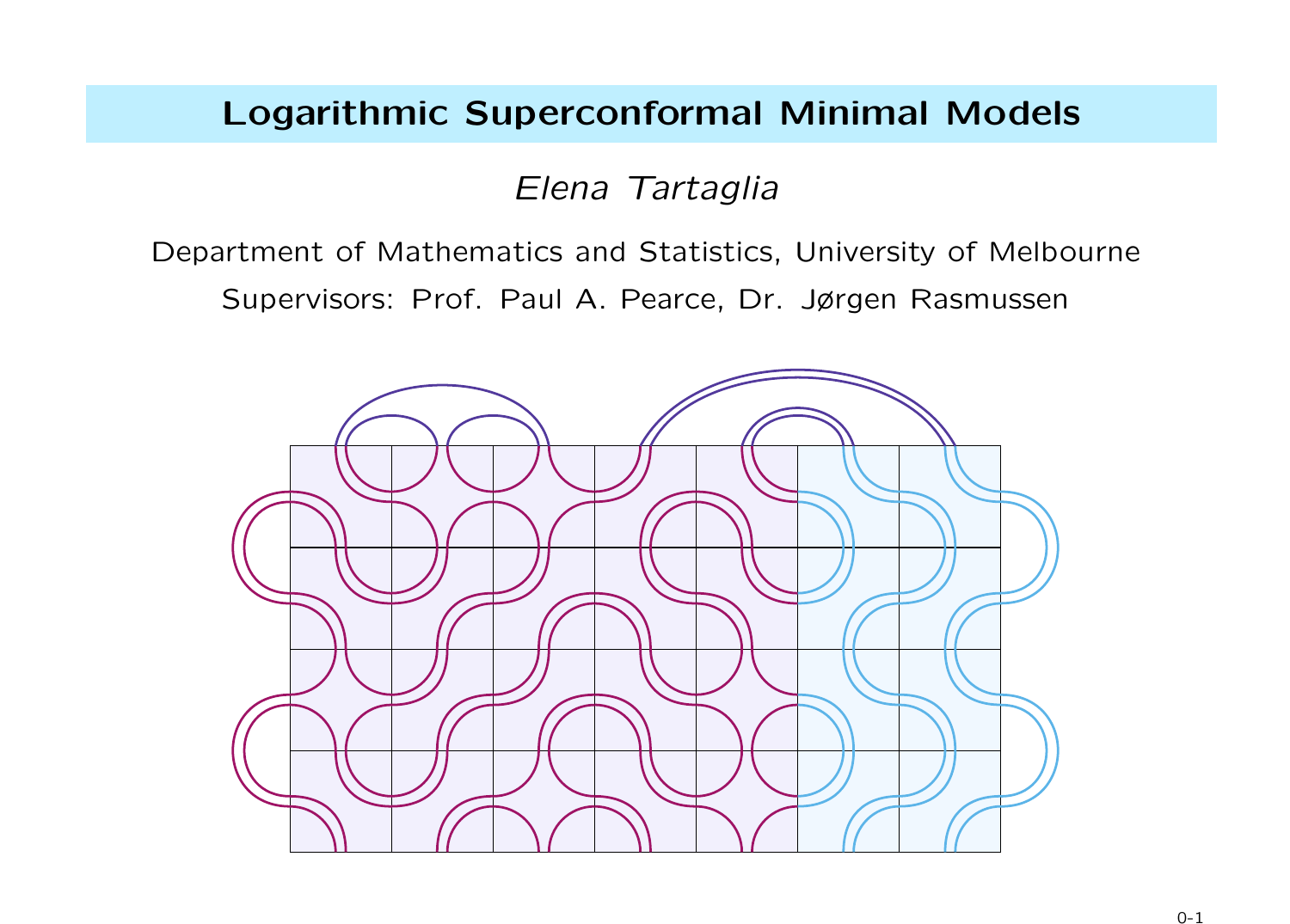# Outline

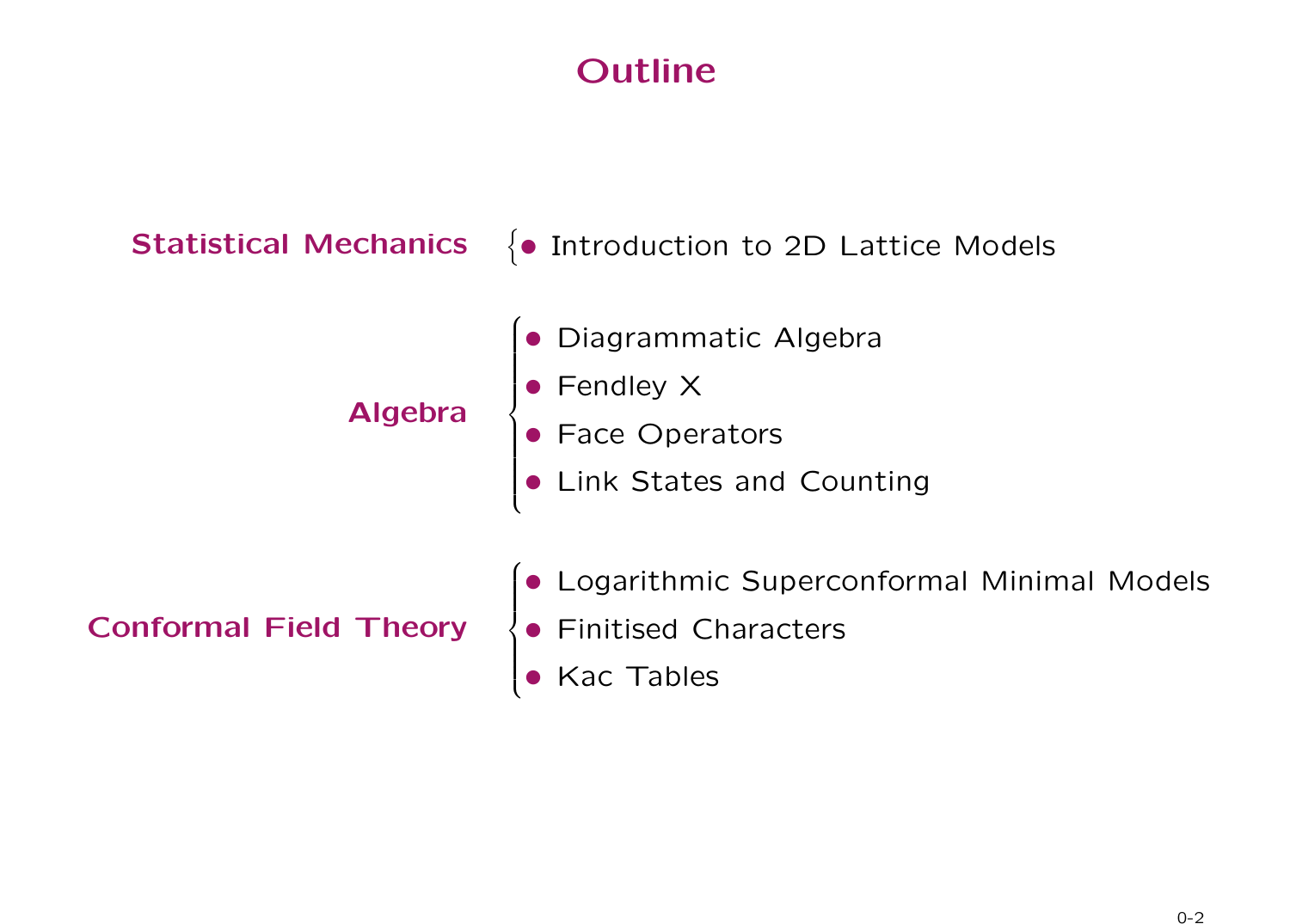# 2D Lattice Models

- Simplify continuous physical systems by putting them on a lattice.
- Return to continuous system by taking the continuum limit.
- Loop models: non-local degrees of freedom.
- Superconformal polymers and percolation.



- Over- and under-crossings
- Doubled strands:

single strands: logarithmic minimal models

spin- $\frac{1}{2}$ <br>spin-1 double strands: superconformal logarithmic minimal models

0-3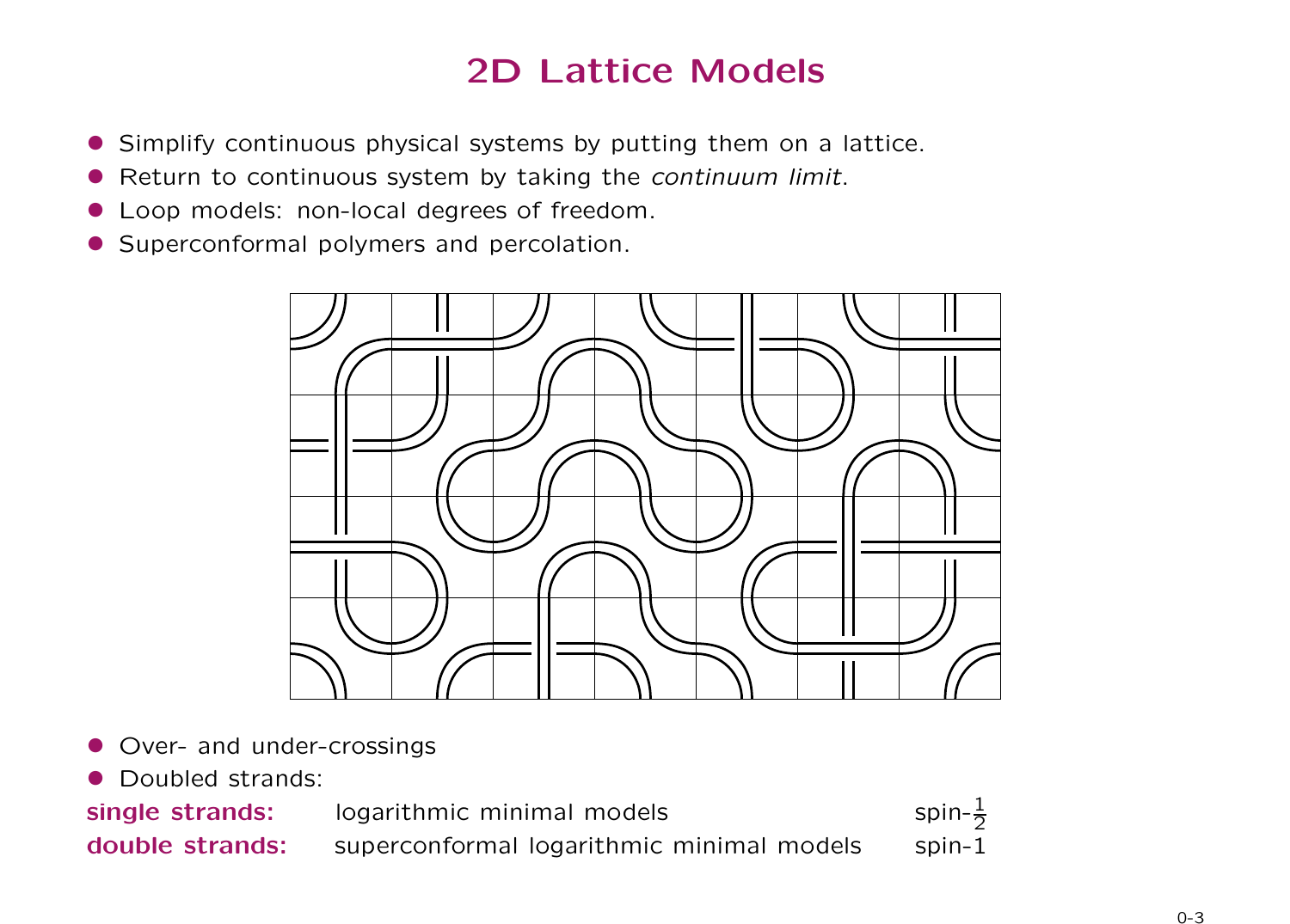## Diagrammatic Algebra

**• Tiles on our lattice** 



• Generators of the fused Temperly-Lieb algebra



• They are  $2 \times 2$  fused operators

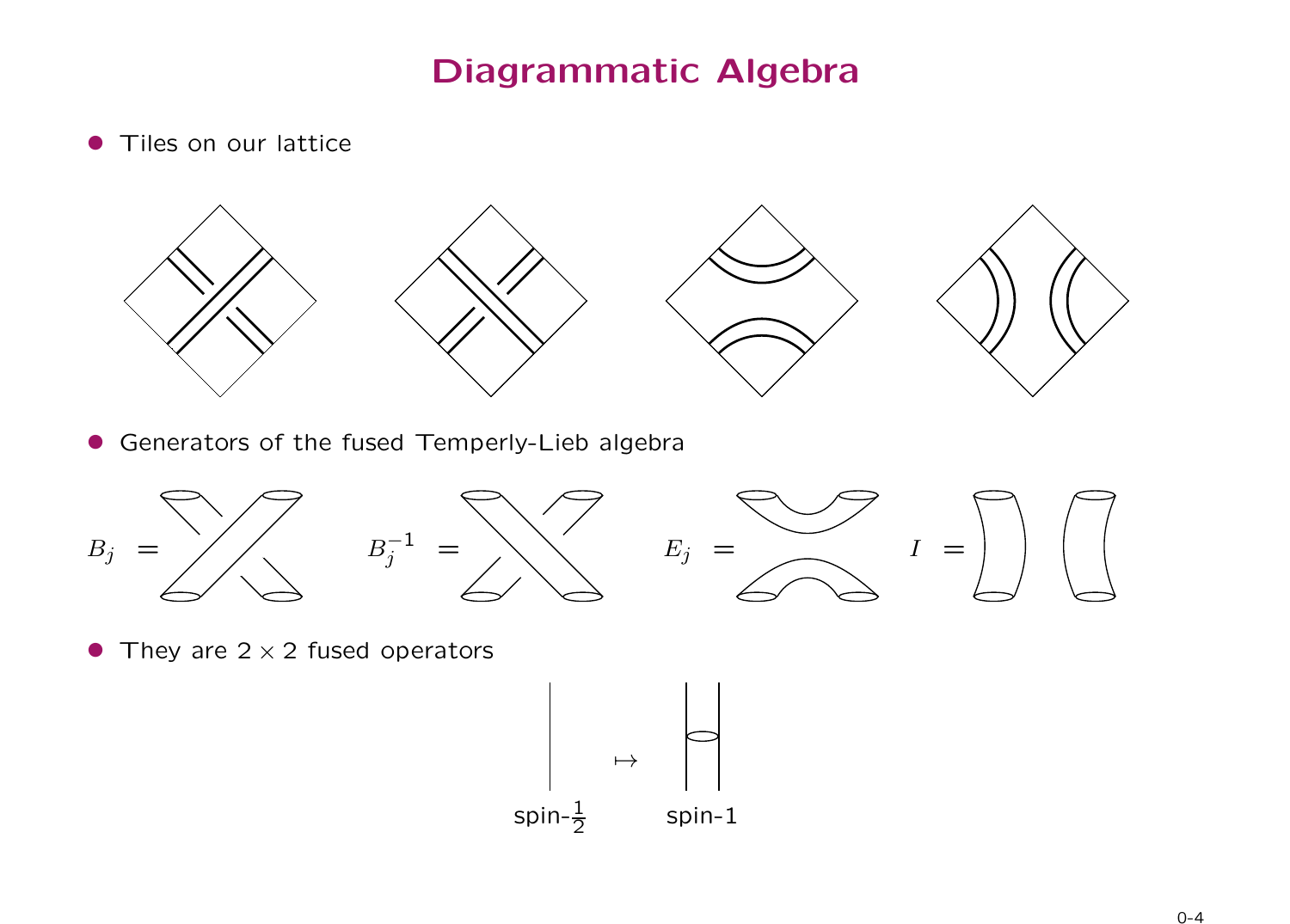## Loop Fugacity

**• Fused loop fugacity** 



• Weighting of loops

Superconformal Polymers:  $\beta_2 = 0$ Superconformal Percolation:  $\beta_2 = 1$ 

• Can directly see the spin of the models from the loop fugacity

$$
\beta_2 = x^2 + 1 + x^{-2} = (x^2)^{+1} + (x^2)^0 + (x^2)^{-1}
$$

where  $x$  is a root of unity.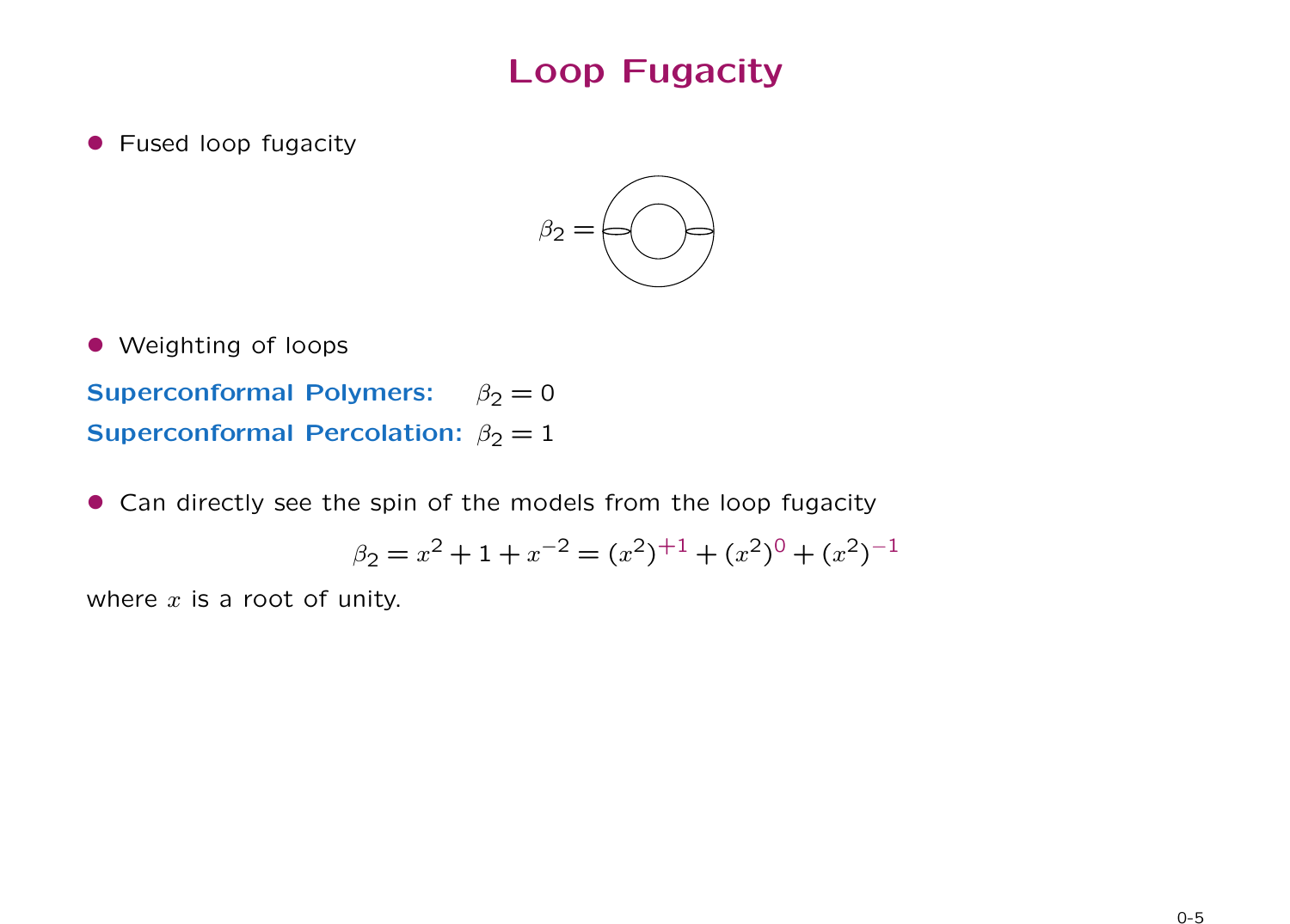## Fendley X

**• Introduce new operator,** 



• This new operator can be written in terms of the fused Temperley-Lieb generators

$$
\sum \left( \frac{x^2 + x^{-2}}{2(x + x^{-1})} \right) \left( \frac{1}{2} + \sum \left( \frac{1}{2(x + x^{-1})} \right) \right) = \frac{1}{2(x + x^{-1})} \left( \sum \left( \frac{1}{2} + \sum \right) \right)
$$

• Rewrite the algebra in terms of

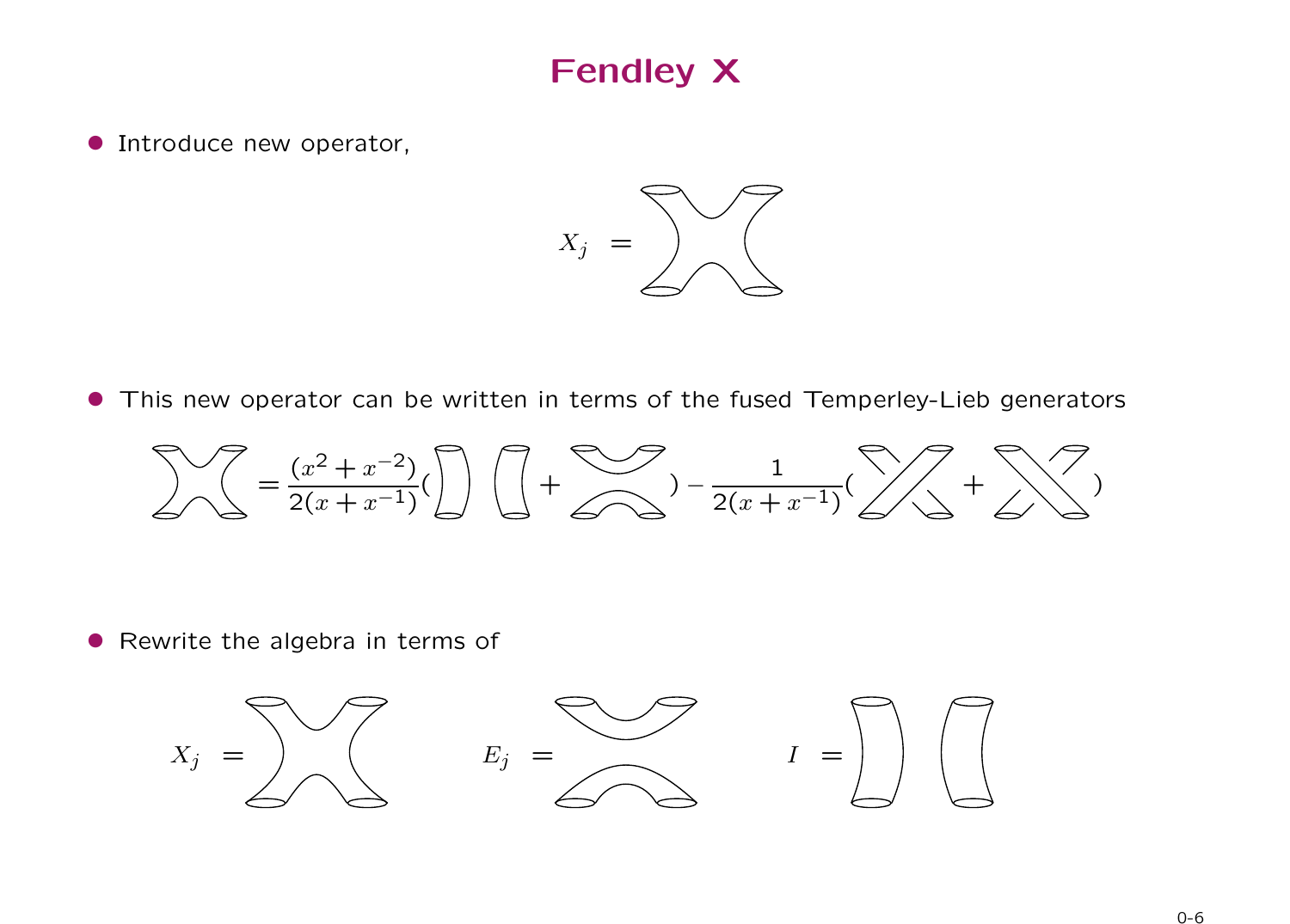# Lattice:  $X_j, E_j, I$

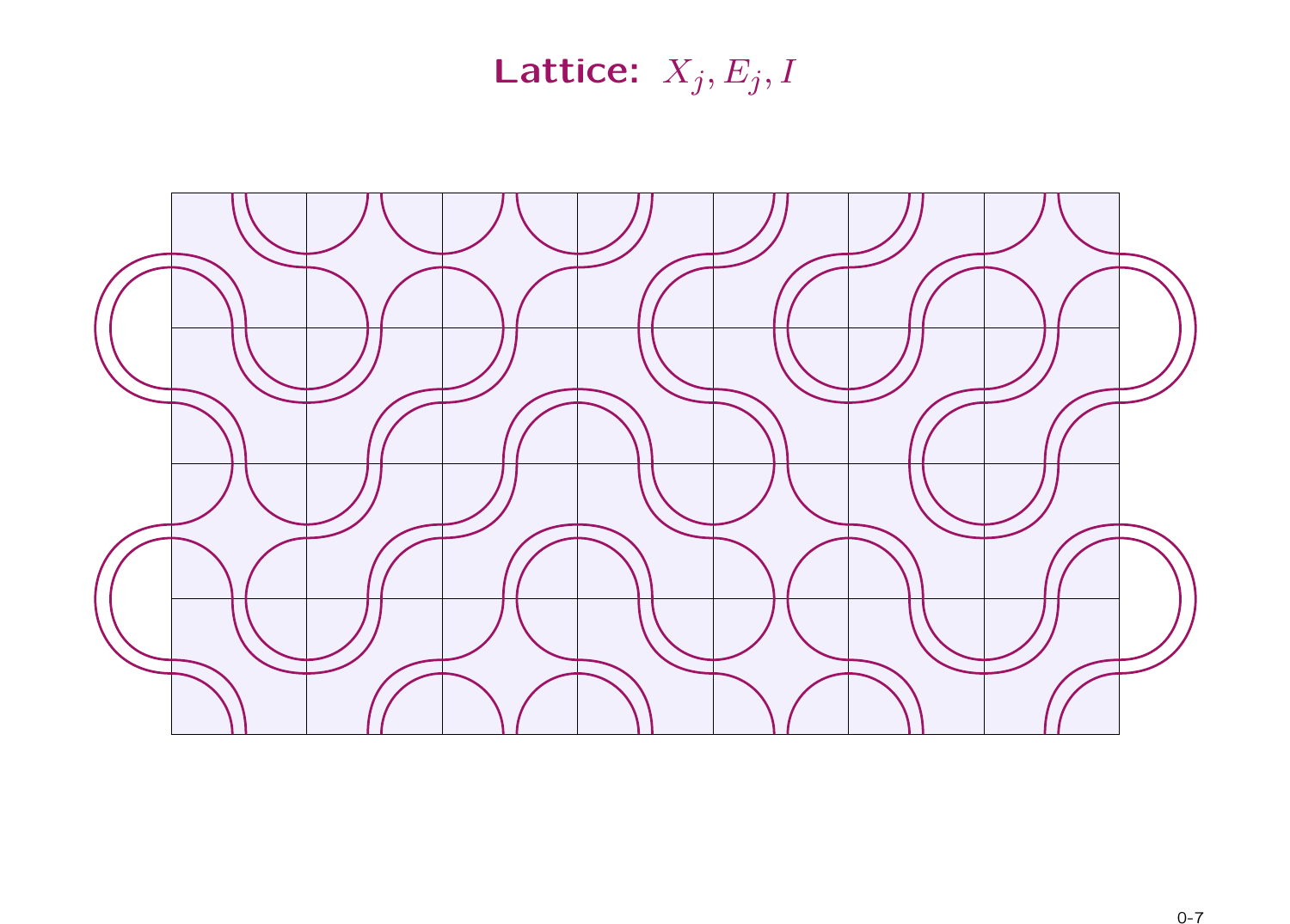## Face Operators (braid)

• The face operators in the braid representation

$$
X(z) = \begin{bmatrix} z \\ 1 \end{bmatrix} = w_1(z) \begin{bmatrix} 1 \\ 1 \end{bmatrix} + w_2(z) \begin{bmatrix} 1 \\ 1 \end{bmatrix} + w_3(z) \begin{bmatrix} 1 \\ 1 \end{bmatrix} = 1
$$

$$
X_j(z) = w_1(z)I + w_2(z)B_j + w_3(z)B_j^{-1} = I + \frac{z - z^{-1}}{x - x^{-1}} \left( \frac{x^{-1}z}{x^2 - x^{-2}} B_j - \frac{xz^{-1}}{x^2 - x^{-2}} B_j^{-1} \right)
$$

#### Skein Relation:



$$
E_j = I + \frac{B_j - B_j^{-1}}{x^2 - x^{-2}}
$$

#### Parameters:

$$
1 \le p < p'
$$
 coprime integers, 
$$
\lambda = \frac{(p'-p)\pi}{p'} = \text{crossing parameter}
$$

$$
z = e^{iu}, u = \text{spectral parameter}, \qquad x = e^{i\lambda}
$$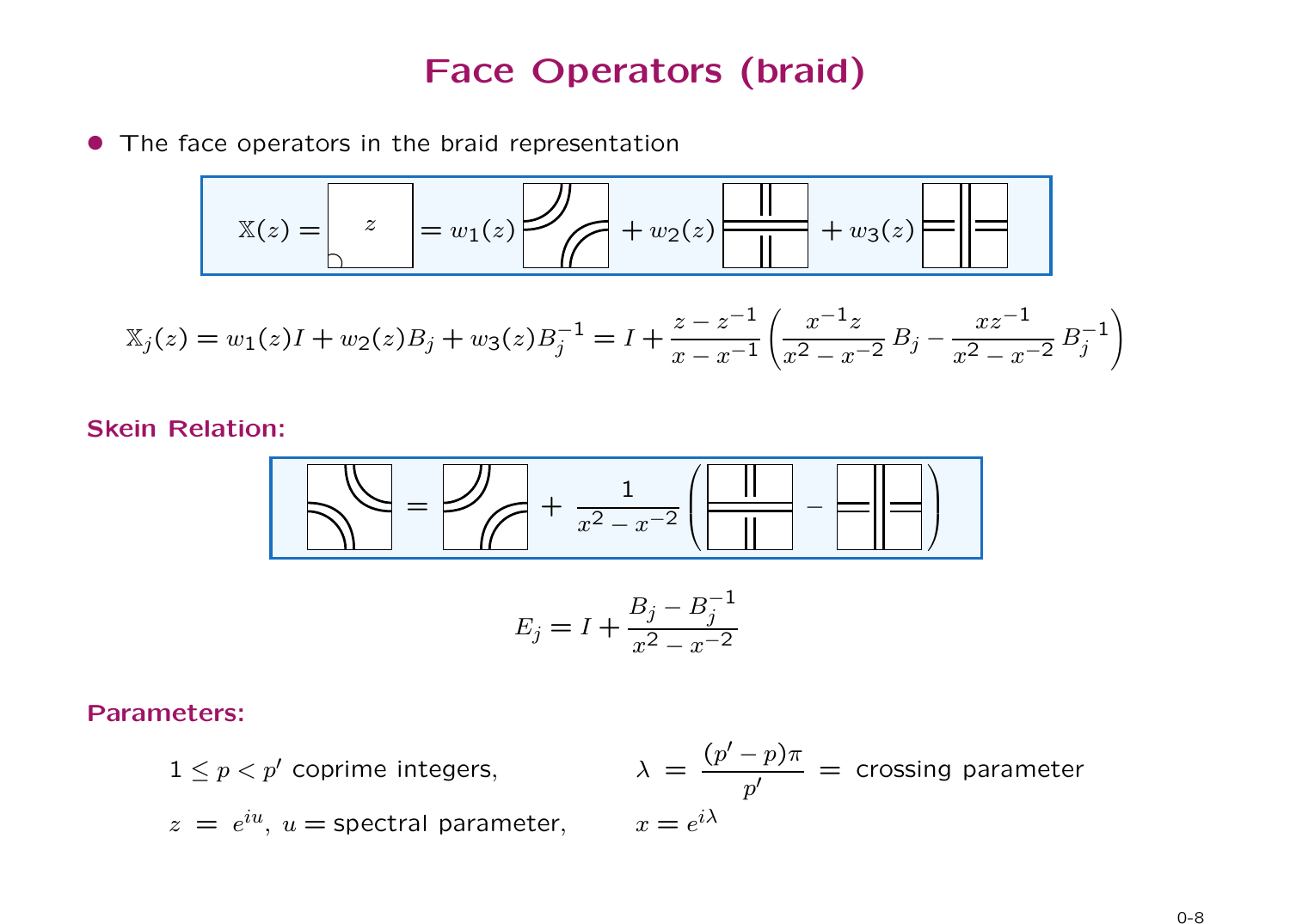## Face Operators (Fendley X)

• The face operators in the Fendley X representation

$$
X(u) = u \qquad u \qquad u = w_1(u)
$$

$$
\mathbb{X}_j(u) = w_1(u)I + w_2(u)E_j + w_3(u)X_j = \frac{\sin(\lambda - u)\sin(2\lambda - u)}{\sin\lambda \sin 2\lambda}I + \frac{\sin u \sin(\lambda + u)}{\sin\lambda \sin 2\lambda}E_j + \frac{\sin u \sin(\lambda - u)}{\sin^2\lambda}X_j
$$

Fendley X:

$$
\sum \left( \frac{x^2 + x^{-2}}{2(x + x^{-1})} \left( \frac{1}{\sqrt{1 + \sum_{i=1}^{n} \left( \frac{1}{\sqrt{1 + \sum_{i=1}^{n} \left( \frac{1}{\sqrt{1 + \sum_{i=1}^{n} \left( \frac{1}{\sqrt{1 + \sum_{i=1}^{n} \left( \frac{1}{\sqrt{1 + \sum_{i=1}^{n} \left( \frac{1}{\sqrt{1 + \sum_{i=1}^{n} \left( \frac{1}{\sqrt{1 + \sum_{i=1}^{n} \left( \frac{1}{\sqrt{1 + \sum_{i=1}^{n} \left( \frac{1}{\sqrt{1 + \sum_{i=1}^{n} \left( \frac{1}{\sqrt{1 + \sum_{i=1}^{n} \left( \frac{1}{\sqrt{1 + \sum_{i=1}^{n} \left( \frac{1}{\sqrt{1 + \sum_{i=1}^{n} \left( \frac{1}{\sqrt{1 + \sum_{i=1}^{n} \left( \frac{1}{\sqrt{1 + \sum_{i=1}^{n} \left( \frac{1}{\sqrt{1 + \sum_{i=1}^{n} \left( \frac{1}{\sqrt{1 + \sum_{i=1}^{n} \left( \frac{1}{\sqrt{1 + \sum_{i=1}^{n} \left( \frac{1}{\sqrt{1 + \sum_{i=1}^{n} \left( \frac{1}{\sqrt{1 + \sum_{i=1}^{n} \left( \frac{1}{\sqrt{1 + \sum_{i=1}^{n} \left( \frac{1}{\sqrt{1 + \sum_{i=1}^{n} \left( \frac{1}{\sqrt{1 + \sum_{i=1}^{n} \left( \frac{1}{\sqrt{1 + \sum_{i=1}^{n} \left( \frac{1}{\sqrt{1 + \sum_{i=1}^{n} \left( \frac{1}{\sqrt{1 + \sum_{i=1}^{n} \left( \frac{1}{\sqrt{1 + \sum_{i=1}^{n} \left( \frac{1}{\sqrt{1 + \sum_{i=1}^{n} \left( \frac{1}{\sqrt{1 + \sum_{i=1}^{n} \left( \frac{1}{\sqrt{1 + \sum_{i=1}^{n} \left( \frac{1}{\sqrt{1 + \sum_{i=1}^{n} \left( \frac{1}{\sqrt{1 + \sum_{i=1}^{n} \left( \frac{1}{\sqrt{1 + \sum_{i=1}^{n}
$$

Superconformal Polymers Superconformal Percolation



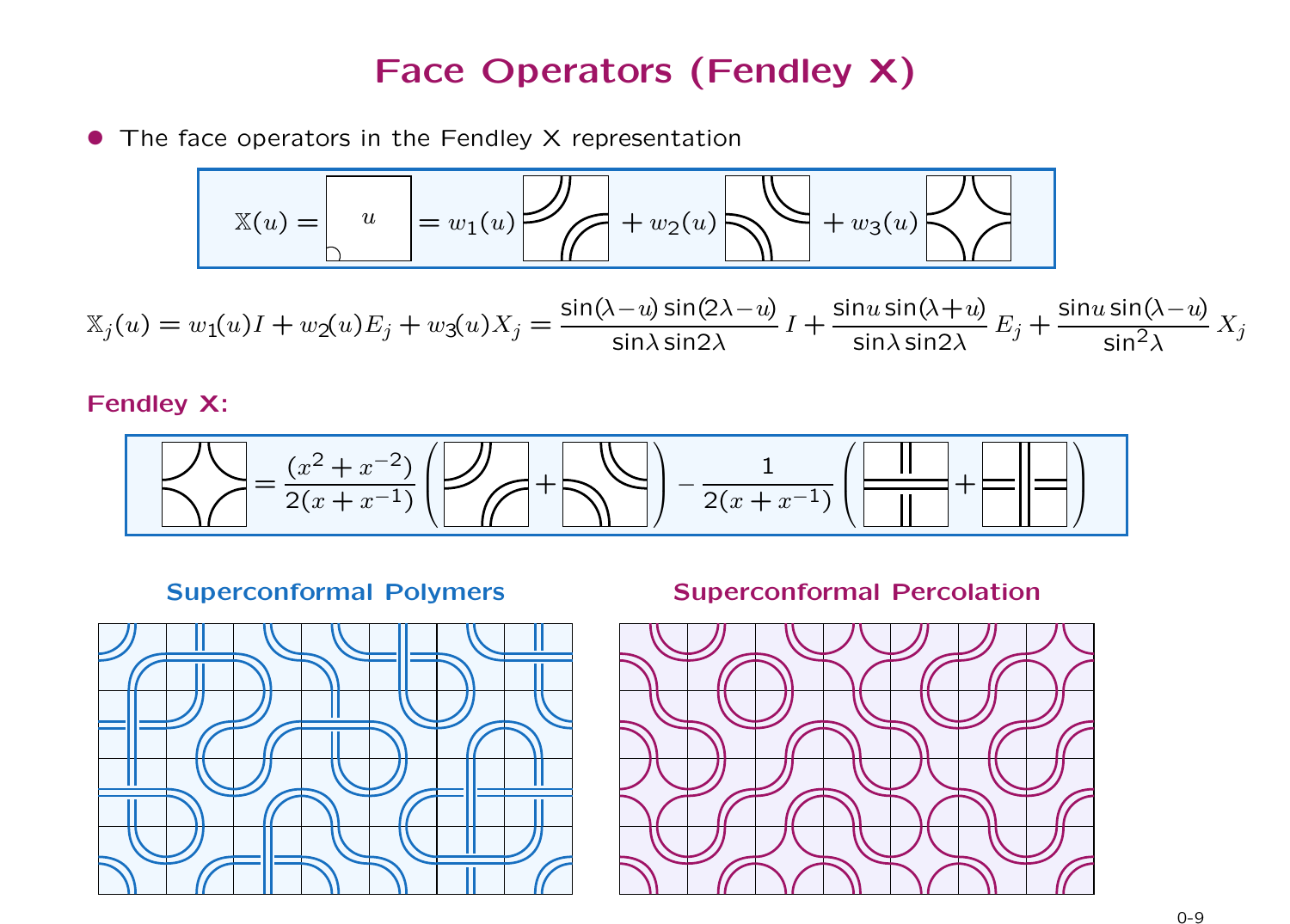## Link States

- Link states: states in the quantum mechanical analogue of this system.
- Boundary conditions  $(1, s)$ :  $\#$  strands =  $s 1$ .

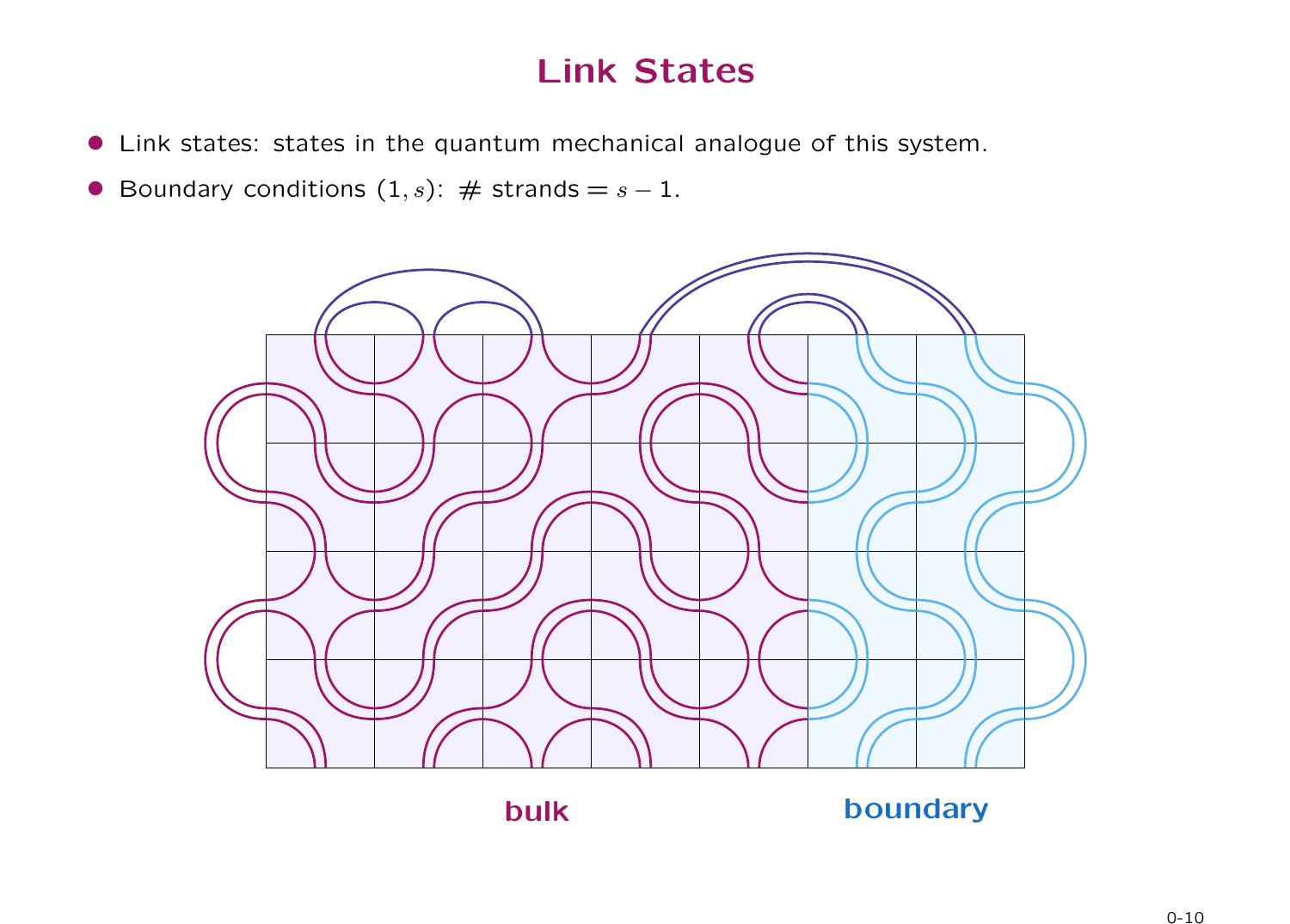### Neveu-Schwarz and Ramond

• Link states can be on and even or odd number of nodes

Neveu-Schwarz (even) Ramond (odd)





• Link states in the Neveu-Schwarz (NS) sector,  $s = 1$  $N = 2$ 



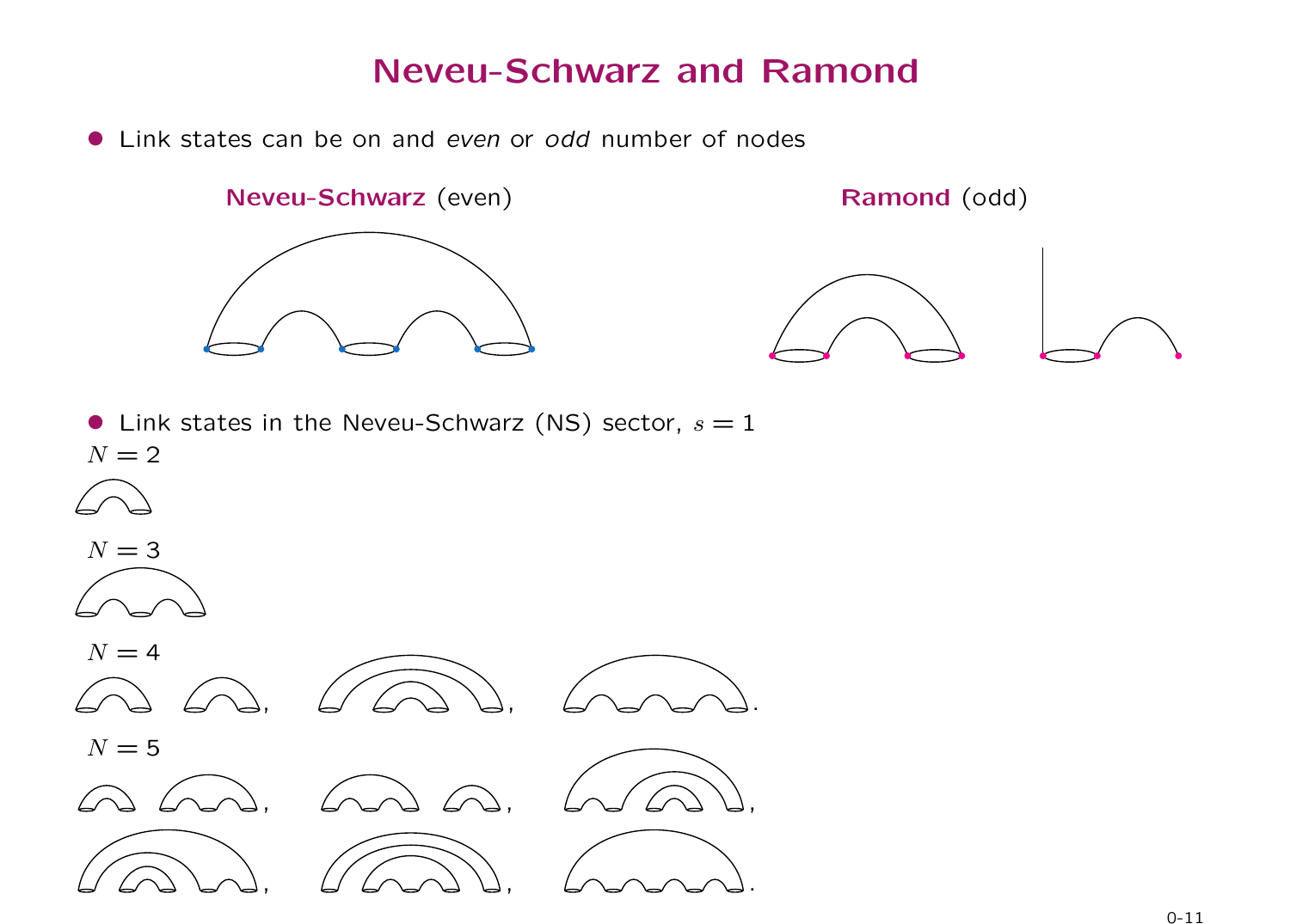## Riordan Numbers

• NS link states for  $s = 1$  are counted by Riordan numbers,  $R_N = 1, 1, 3, 6, 15, 36, \ldots$ 

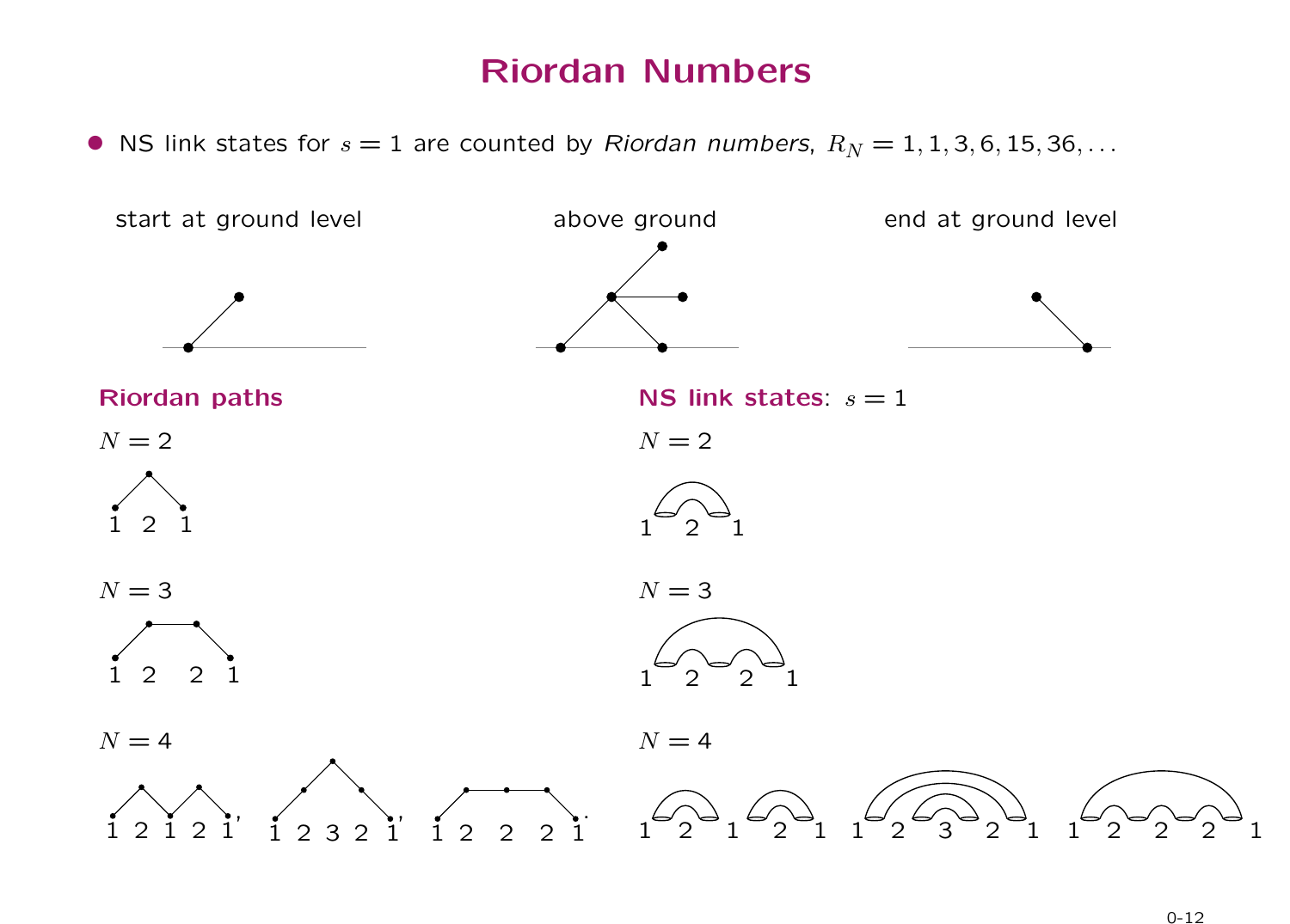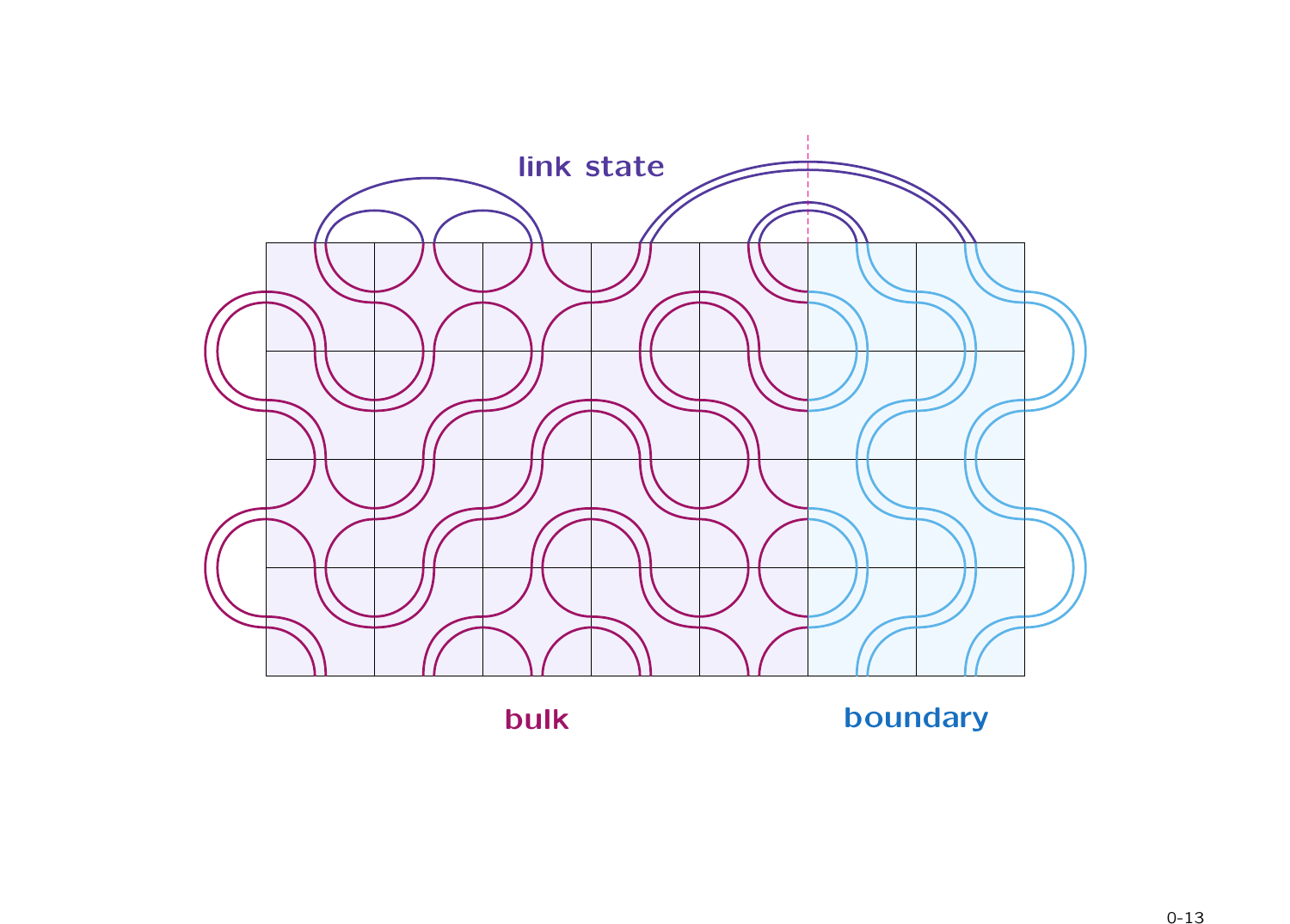## Defects

• We introduce link states with defects: boundary conditions.

 $\rightarrow$ 

• Link states with one defect are on an odd number of nodes



• They are counted by *Motzkin* numbers,  $M_N = 1, 2, 4, 9, 21, \ldots$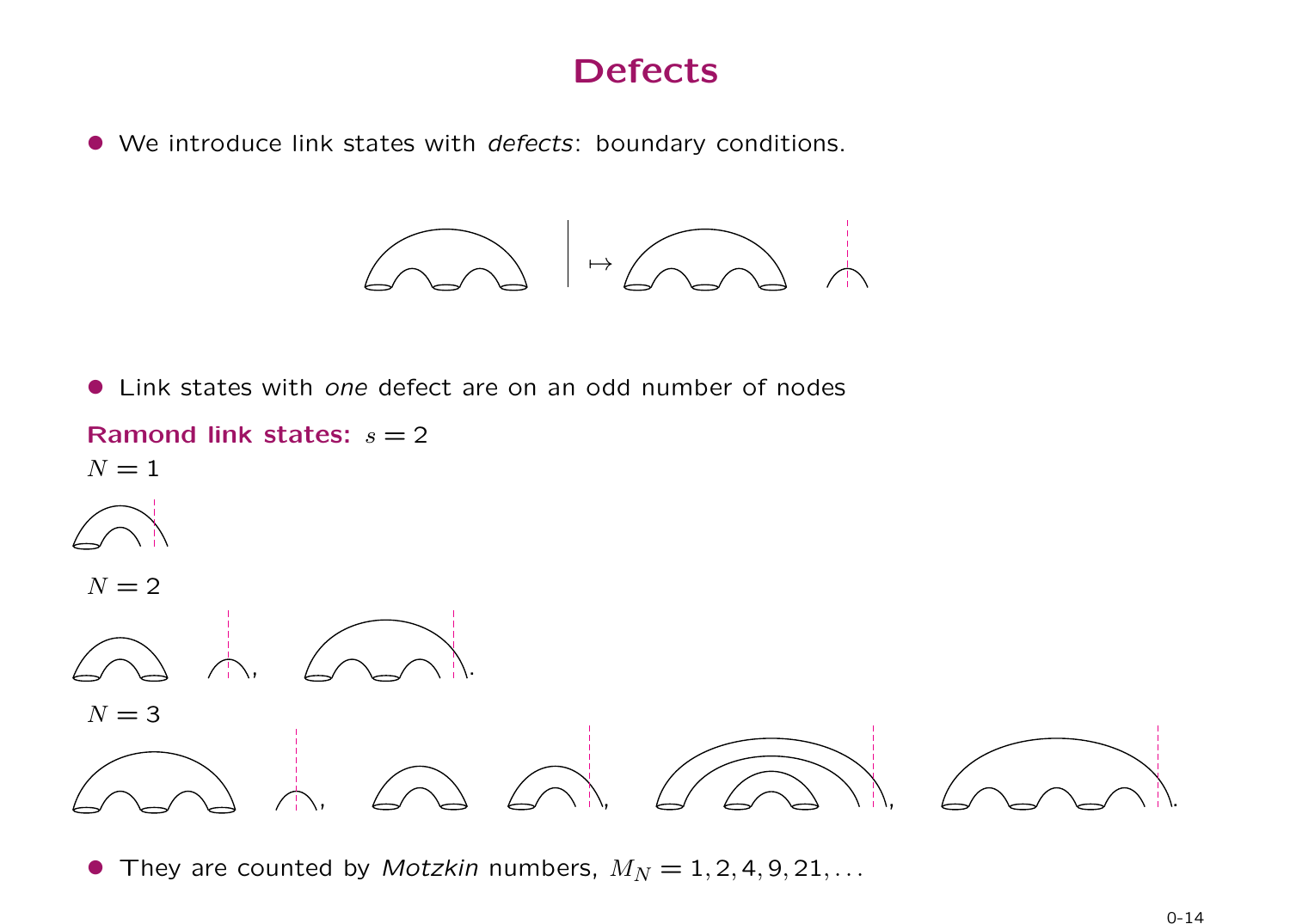#### Generalised Riordan Numbers

• Number of NS link states on N nodes with  $s - 1$  defects is given by

$$
R_{N,k} = \binom{N}{k}_2 - \binom{N}{k+1}_2
$$

where  $2k = s - 1$ , in terms of *supertrinomials* (spin-1 trinomials)

$$
(x+1+x^{-1})^n = \sum_{k=-n}^n {n \choose k}_2 x^k
$$

• Can be written as sums of trinomial coefficients

$$
R_{N,k} = \sum_{j=0}^{n} \left( \left[ \frac{N}{\frac{1}{2}(N-j-k), \frac{1}{2}(N-j+k), j} \right] - \left[ \frac{N}{\frac{1}{2}(N-j-k-1), \frac{1}{2}(N-j+k+1), j} \right] \right)
$$

since

$$
\binom{n}{k}_2 = \sum_{j=0}^n \left[ \frac{n}{2(n-j-k), \frac{1}{2}(n-j+k), j} \right]
$$

where

$$
\begin{bmatrix} n \\ l, m, n - l - m \end{bmatrix} = \begin{cases} \frac{n!}{l!m!(n - l - m)!}, & l, m, n - l - m \in \mathbb{N}_0 \\ 0, & \text{otherwise} \end{cases}
$$

• Number of Ramond link states on N nodes with  $s - 1$  defects is given by generalised *Motzkin numbers,*  $M_{N,k}$ *, where*  $2k + 1 = s - 1$ .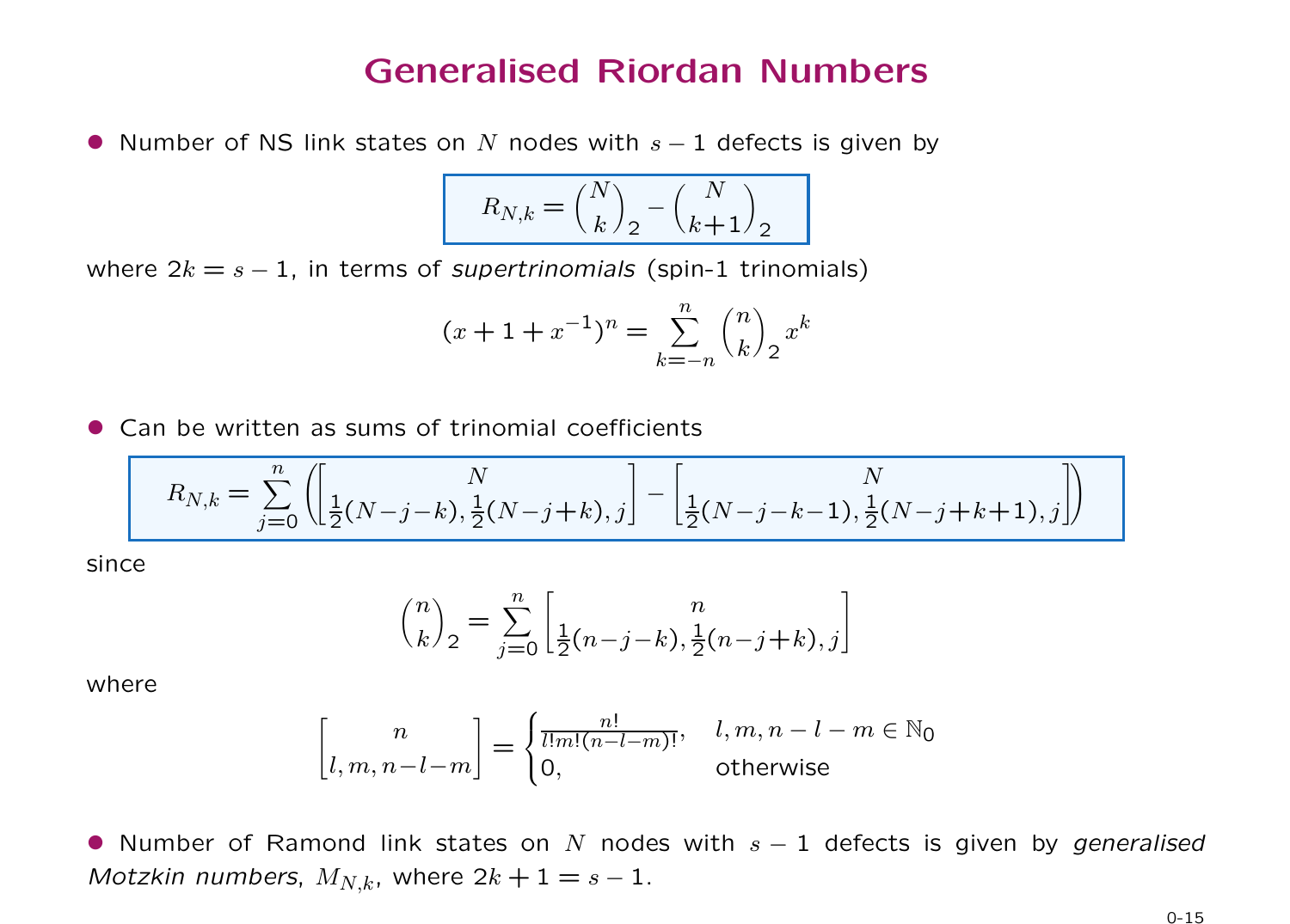## Logarithmic Superconformal Minimal Models

**•** In the continuum limit, our statistical mechanics models correspond to *logarithmic super*conformal minimal models, a type of conformal field theory (CFT).

- The CFT describes the universal properties of the lattice models.
- Every CFT comes with a set of conformal data.

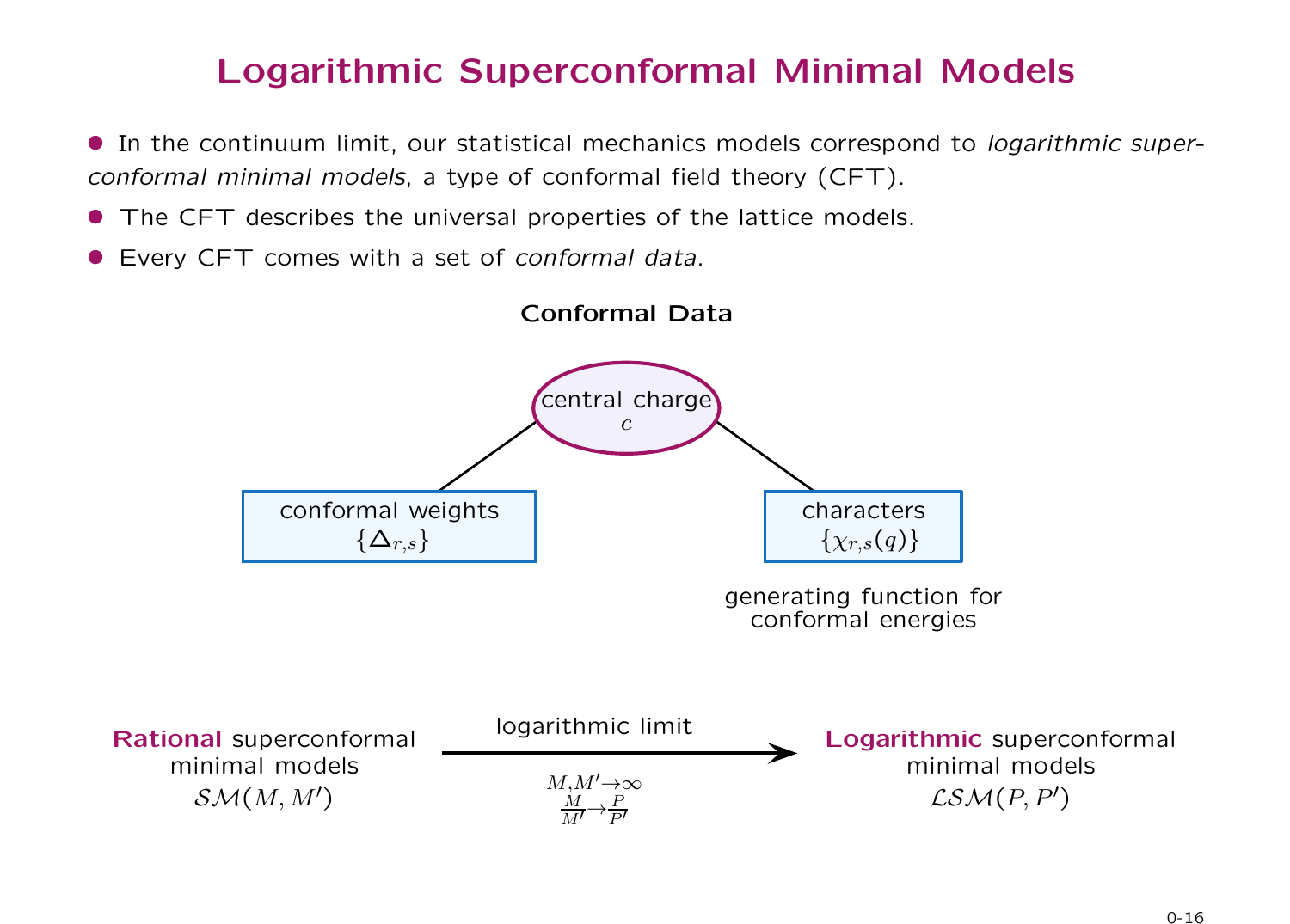### Characters

• Characters: generating functions for the conformal energies in the continuum limit.

Neveu-Schwarz:  $\ell = 0, 2, r + s$  even

$$
\chi_{r,s,\ell}^{P,P'}(q) = q^{-\frac{c}{24} + \frac{1}{48} + \Delta_{r,s}^{P,P'}} [c_{m}^{\ell}(q) - q^{\frac{rs}{2}} c_{m+}^{\ell}(q)] = q^{-\frac{c}{24} + \frac{1}{48} + \Delta_{r,s}^{P,P'}} \hat{\chi}_{r,s,\ell}(q)
$$

where  $m_ - = 0, 2 = r - s \mod 4$  and  $m_ + = 0, 2 = r + s \mod 4$ .

**Ramond:** 
$$
\ell = 1
$$
,  $r + s$  odd

$$
\chi_{r,s,1}^{P,P'}(q) = q^{-\frac{c}{24} + \frac{1}{48} + \Delta_{r,s}^{P,P'}} (1 - q^{\frac{rs}{2}}) c_1^1(q) = q^{-\frac{c}{24} + \frac{1}{48} + \Delta_{r,s}^{P,P'}} \hat{\chi}_{r,s,1}(q)
$$

• In the superconformal case, the string functions  $c_m^{\ell}$  are related to  $c=\frac{1}{2}$  Ising characters

$$
c_0^0(q) = c_2^2(q) = \frac{q^{-1/48}}{2(q)_{\infty}} \left[ \prod_{k=1}^{\infty} (1 + q^{k-1/2}) + \prod_{k=1}^{\infty} (1 - q^{k-1/2}) \right]
$$
  
\n
$$
c_0^2(q) = c_2^0(q) = \frac{q^{-1/48}}{2(q)_{\infty}} \left[ \prod_{k=1}^{\infty} (1 + q^{k-1/2}) - \prod_{k=1}^{\infty} (1 - q^{k-1/2}) \right]
$$
  
\n
$$
c_1^1(q) = \frac{q^{1/24}}{(q)_{\infty}} \prod_{k=1}^{\infty} (1 + q^k)
$$

where

$$
(q)_{\infty} = \prod_{k=1}^{\infty} (1 - q^k)
$$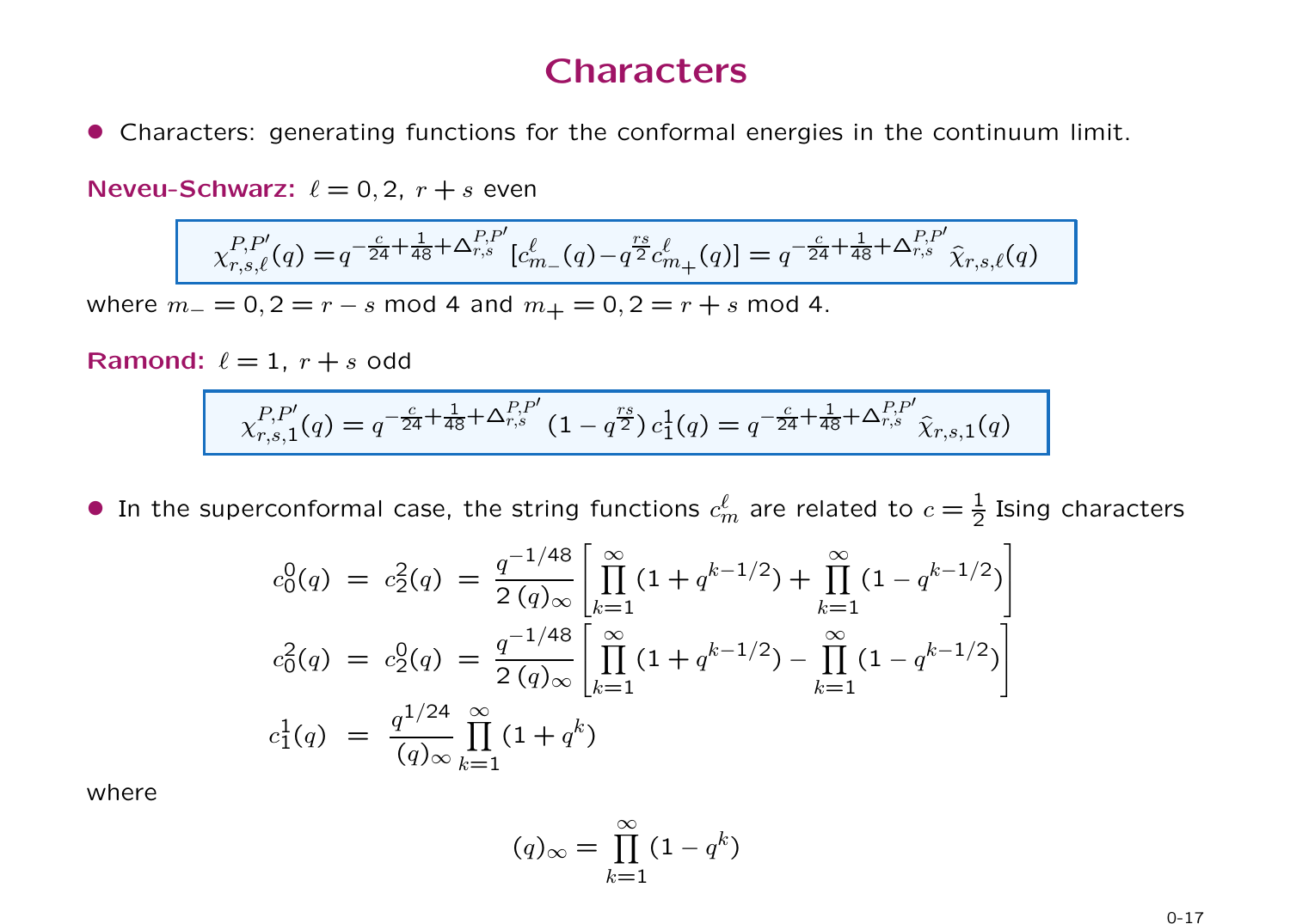## Finitised Characters

**• Properties of finitised characters** 

| finite    | $N \rightarrow \infty$ | character  |
|-----------|------------------------|------------|
| character | $q \rightarrow 1$      | link state |
| counting  |                        |            |

• In the case  $(r, s) = (1, s)$  these are

Neveu-Schwarz:  $s$  odd,  $\ell = 0, 2, N$  even, odd

$$
\hat{\chi}_{1,s,\ell}^{(N)}(q) = \sum_{j=0}^{N} q^{\frac{j^2}{2}} \left( \left[ \frac{N}{2(N-j-\frac{s-1}{2})}, \frac{1}{2}(N-j+\frac{s-1}{2}), j \right]_q - q^{\frac{s}{2}} \left[ \frac{1}{2}(N-j-\frac{s+1}{2}), \frac{1}{2}(N-j+\frac{s+1}{2}), j \right]_q \right)
$$

Ramond:  $s$  even,  $\ell = 1$ , N even and odd

$$
\hat{\chi}_{1,s,1}^{(N)}(q) = \sum_{j=0}^{N} q^{\frac{j^2-j}{2}} \left( \left[ \frac{1}{2}(N-j-\frac{s-2}{2}), \frac{1}{2}(N-j+\frac{s-2}{2}), j \right]_q - q^{\frac{s}{2}} \left[ \frac{1}{2}(N-j-\frac{s+2}{2}), \frac{1}{2}(N-j+\frac{s+2}{2}), j \right]_q \right)
$$

which is written in terms of the  $q$ -trinomial

$$
\begin{bmatrix} n \\ l, m, n - l - m \end{bmatrix}_q = \begin{cases} \frac{(q)_n}{(q)_l (q)_m (q)_{n - l - m}}, & l, m, n - l - m \in \mathbb{N}_0 \\ 0, & \text{otherwise} \end{cases}
$$
 **polynomial**

where

$$
(q)_n = \prod_{k=1}^n (1 - q^k)
$$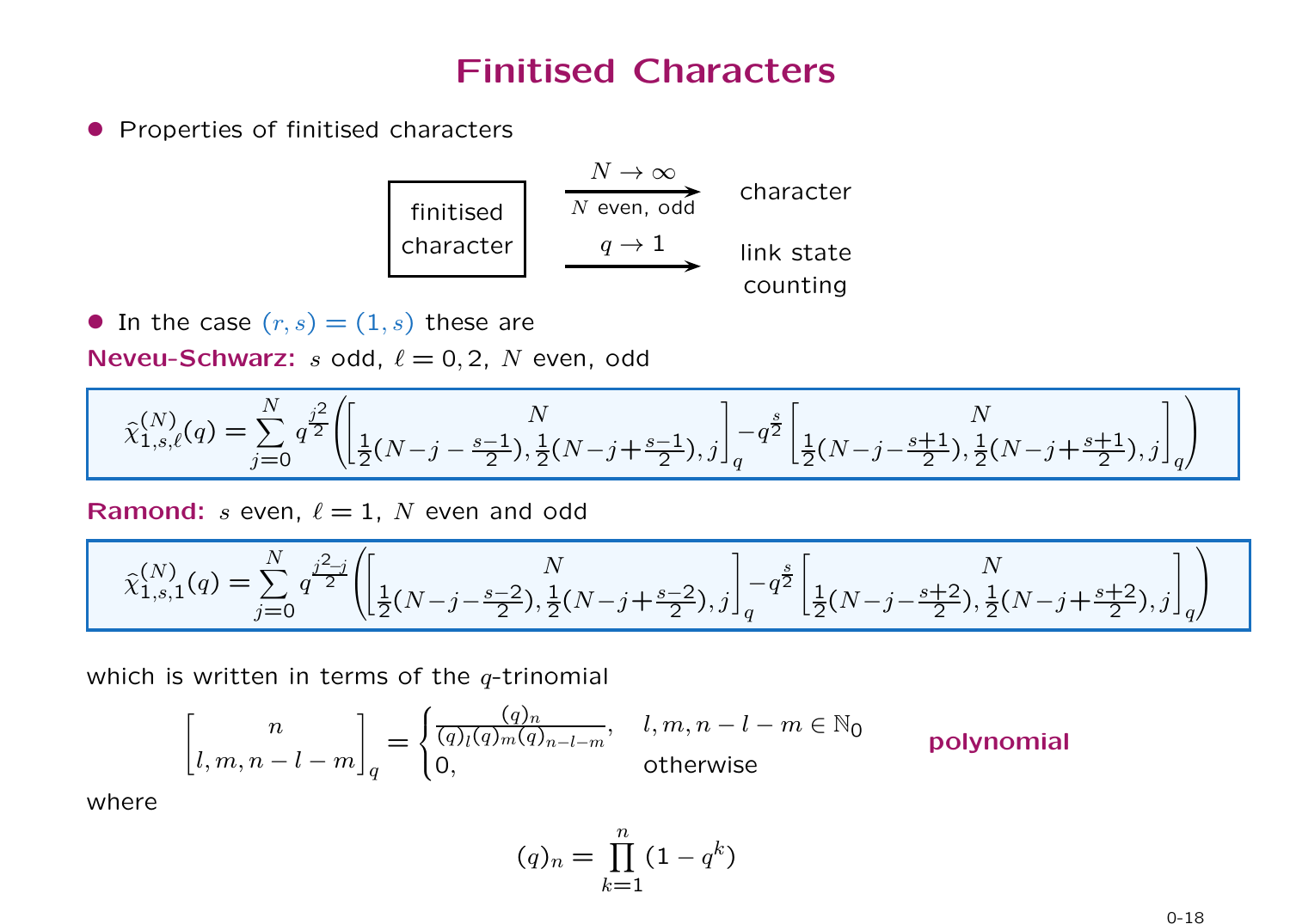## Constructing Finitised Characters

| Neveu-Schwarz   | $N \to \infty$ | $\hat{X}_{r,s,\ell}$    | Ramond          | $N \to \infty$ | $\hat{X}_{r,s,\ell}$    |
|-----------------|----------------|-------------------------|-----------------|----------------|-------------------------|
| $\hat{\chi}(N)$ | $q \to 1$      | $R_{s-1}$ <sub>,N</sub> | $\hat{\chi}(N)$ | $q \to 1$      | $M_{s-2}$ <sub>,N</sub> |

• Ansatz for finitised characters

$$
\widehat{\chi}^{(N)}(q) = \sum q^{\blacksquare} \left[ \dots \right]_q - q^{\blacksquare} \left[ \dots \right]_q
$$

• Can use these to check the conformal weights ∆

$$
\chi_{r,s,\ell}^{p,p'}(q) = q^{-\frac{c}{24} + \frac{1}{48} + \Delta_{r,s}^{P,P'}} \lim_{N \to \infty} \hat{\chi}_{r,s,\ell}^{(N)}(q)
$$